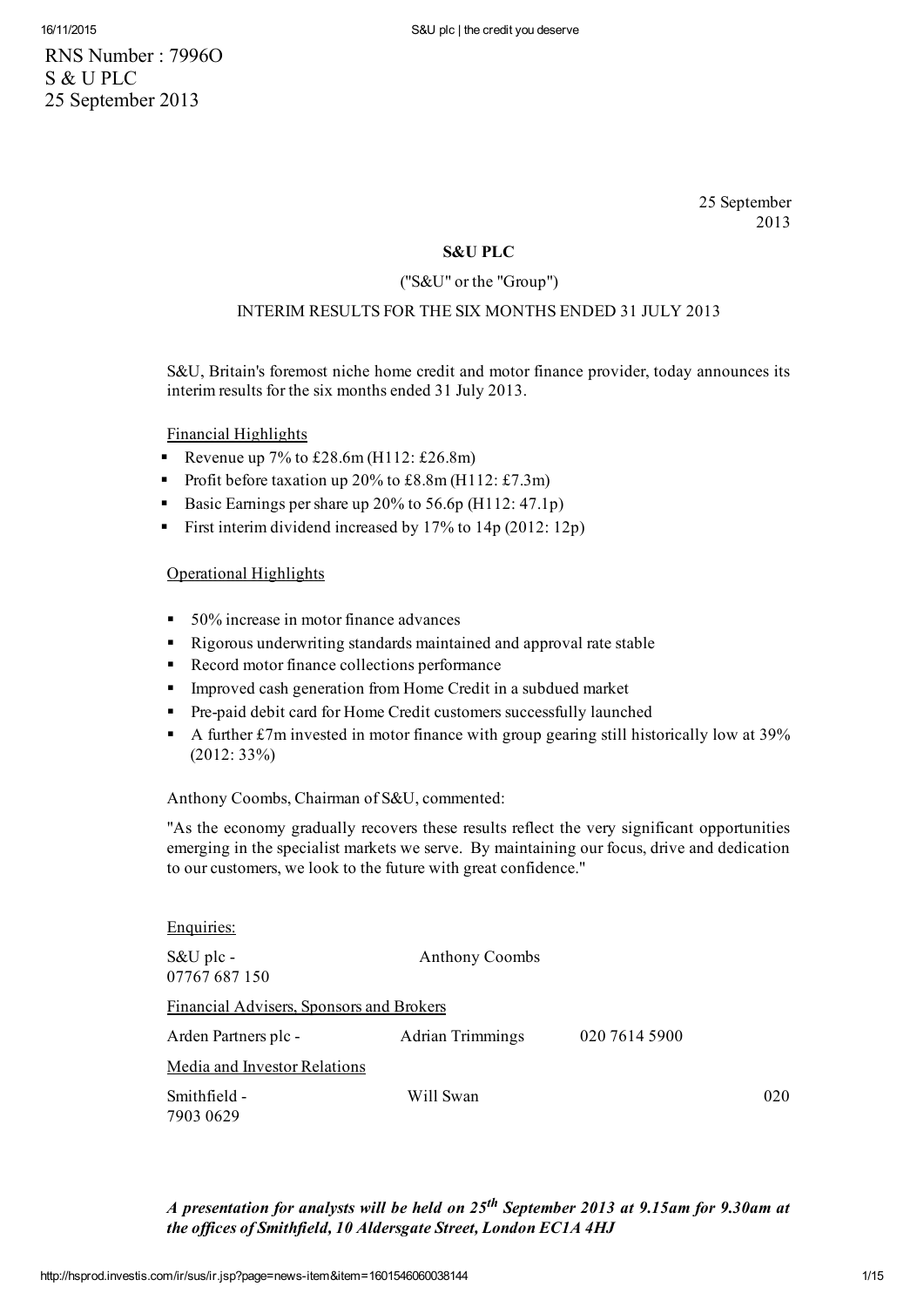# Chairman's Statement

In reporting S&U's half year results for 2013/14, I am pleased to announce a near 20% increase in profit before taxation to £8.8m (2012: £7.3m). The period has been characterised by another very strong performance from Advantage Finance, our Motor Finance division, together with further strong cash generation from Home Credit.

Although there have been recent signs in most parts of the country of a tentative and fragile recovery, most consumers and borrowers remain cautious. However, this means that they place a premium on the carefully underwritten, responsible and convenient loans that both our businesses provide. Restraints on real incomes and a paucity of available credit are likely to persist over the next few years. We therefore see significant opportunities for both our Motor Finance and Home Credit businesses as well as in related fields in which we possess experience and expertise.

Earnings per share are 56.6p against 47.1p for the same period last year. Our Group revenues are around 7% higher at £28.6m (2012: £26.8m) and our net receivables are up by 18% on last year at £94.2m. We have invested in the expansion of the Advantage loan book; however the cash generated from our Home Credit activities has meant that we have been able to see gearing rise only slightly from 33% to 39%, the same level as two years ago.

### Dividend

These results enable the Board to propose an increase in the first interim dividend for 2013/14 from 12p pershare to 14p pershare. This will be paid on Friday 15 November 2013 to those ordinary shareholders on the register at the 18 October 2013. As usual we will be proposing two further dividend payments in respect of this financial year in April and July 2014.

### Operational Review

### Home Credit Consumer Finance

Once again Loansathome4U, our Home Credit business has produced solid rather than spectacular results. Profit before tax is £3.2m against £3.6m for the half year last year. Although receivables are just over 2% less than a year ago, robust collections together with a subdued level of advances have seen the business continue to generate cash to the tune of £3.1m from our January year end (H112: £2.6m).

Undoubtedly, as I predicted last year, the panoply of Government measures such as Debt Relief Orders, Individual Voluntary Arrangements and easier personal bankruptcy has impacted upon impairment. However, this is within anticipated parameters and is expected to improve as the economy recovers.

In this context, it was heartening to see the conclusions of the OFT's High Cost Credit Review in the Spring which rightly recognised the responsible and close customer relationships the home credit industry has with its customers.

Success in Home Credit depends upon both intensive management and sensible innovation. To that end the number of our branches will increase to 35 from 33 last year allowing for local delivery and supervision. Further, we have been very pleased with the introduction of our Advantage4U pre-paid debit card which will undoubtedly benefit our Christmas trading. Our new Cash Kangaroo online products will also give us the opportunity to reach a wider home credit market.

### Motor Finance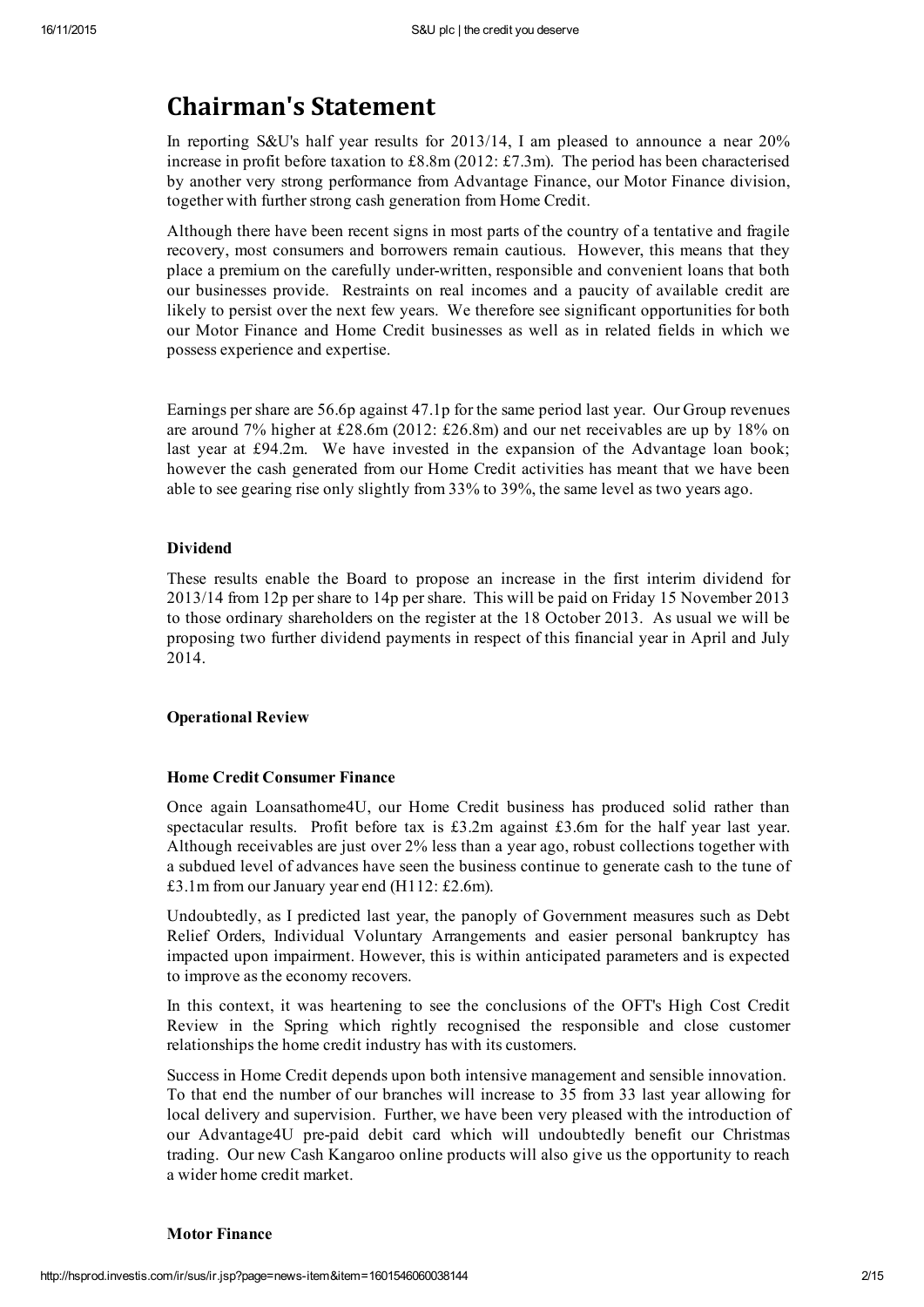Advantage Finance continues its impressive progress in establishing itself as Britain's premier specialist car finance business. Profit before tax is £5.6m (2012: £3.8m) and revenue is 25% above last year with record customer numbers of nearly 23,000.

Equally welcome is the quality of Advantage's loan repayments which is also at a record level. This is partly due to the extension of its product range which is attracting ever more quality customers; it also results from other refinements to its underwriting techniques, which allow Advantage to more accurately predict repayment patterns within its traditional customer range.

The encouraging result has been that monthly collections have risen by 23% on last year and consistently set records.

Given the quality of this business and of the people driving it, we have had no hesitation in adding £7m to investment in Advantage in the half year.

Under the expert tutelage of Advantage, we continue to wind down our Communitas second charge mortgage business which is making a small profit and now has less than £0.3m of outstanding net receivables.

### Funding

Funding the expansion of Advantage has seen borrowing for the half year rise to £24.7m (2012: £18.7m). However, Home Credit's cash generation, and the medium term facilities negotiated in March 2013 have allowed us both to invest a further £7.2m in Advantage and still maintain head room. Whilst gearing at 39% is the same as two years ago profits since then have increased by over one third.

### Current Trading and Outlook

As our business grows we have been delighted to welcome Lady Katherine Innes Ker to our Board as an independent non-executive director. Katherine has wide experience in both chairing and serving on the Boards of a number of public companies. She will serve on our Audit, Remuneration & Nominations Committees.

These interim results reflect our grasp of the very significant new opportunities afforded by both the improving economy and by our skills in forging, supervising, measuring and nurturing customer relationships within the markets we serve. By maintaining our focus, drive and dedication we look to the future with confidence.

Anthony Coombs Chairman 24 September 2013

### INTERIM MANAGEMENT REPORT

This interim management report has been prepared for the Group as a whole and therefore gives greater emphasis to those matters which are significant to S&U plc and its subsidiaries when viewed as a whole.

# ACTIVITIES

The principal activity of the S&U plc Group (the "Group") continues to be that of consumer credit and motor finance throughout England, Wales and Scotland. The principal activity of S&U plc Company (the "Company") continues to be that of consumer credit.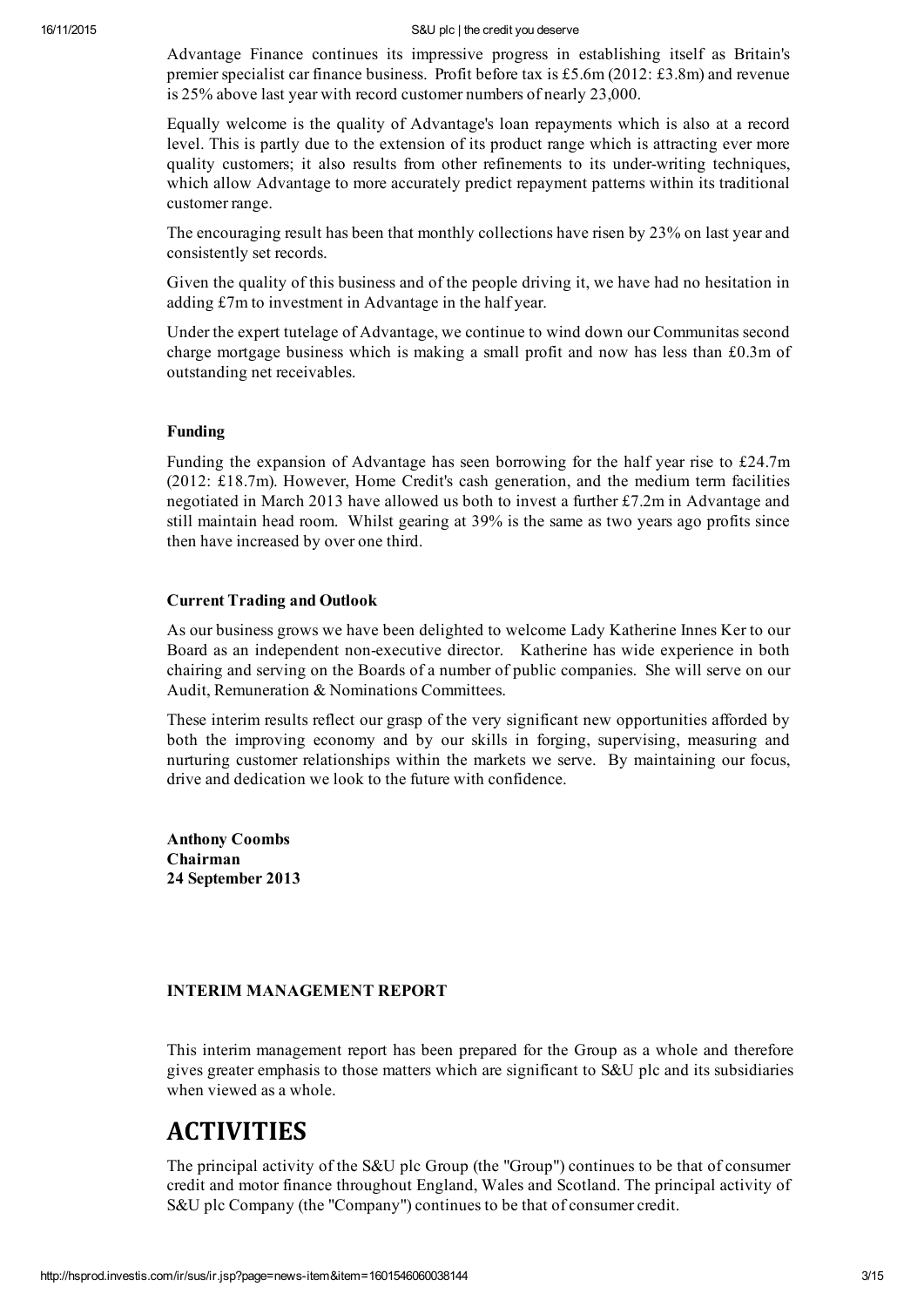# BUSINESS REVIEW, RESULTS AND DIVIDENDS

A review of developments during the six months together with key performance indicators and future prospects is given in the Chairman's Statement. Our strategy continues to be to develop and increase mutually beneficial customer relationships in the niche consumer and motor finance markets. At the end ofJuly, our net receivables have increased by 18% year on year driven by a 50% increase in motor finance loan advances versus the same six months last year.

There are no significant post balance sheet events to report. The second half of our financial year typically sees an increase in Home Credit loan advances and a reduction in Motor Finance loan advances reflecting seasonal customer spending and borrowing preferences in the pre-Christmas period.

The Group's profit on ordinary activities after taxation was £6,656,000 (2012: £5,536,000). Dividends of £4,004,000 (2012: £3,531,000) were paid during the period.

The Directors recommend an interim dividend of 14.0p pershare (2012: 12.0p).

### RELATED PARTY TRANSACTIONS

Related party transactions are disclosed in note 10 of these financial statements.

### SHARE OPTION SCHEMES

During the six months, under the S&U Plc 2010 Long-Term Incentive Plan ("LTIP"), options for 49,334 shares were awarded to certain key executives in 3 tranches of 24,000, 12,667 and 12,667 options. These tranches will first be capable of exercise in 2016, 2019 and 2020 respectively provided the executives meet performance targets and remain with the Group. Further to approval at the AGM an exceptional award for a further 65,000 options was awarded to JG Thompson which will first be capable of exercise in August 2018 provided he meets performance targets and remains with the Group. During the six months a total of 10,000 LTIP options were exercised resulting in 329,335 share options still held under this plan as at 31 July 2013 (31 July 2012: 184,000 options and 31 January 2013: 225,001 options).

In May 2013, under the S&U Plc 2008 Discretionary Share Option Plan ("DSOP"), options for 3,900 shares were awarded to certain key executives and will first be capable of vesting in May 2016 provided they meet performance targets and remain with the Group. During the six months a total of 4,697 DSOP options were exercised resulting in 6,900 share options still held under this plan as at 31 July 2013 (31 July 2012: 12,822 options and 31 January 2013: 7,697 options).

In the six months to 31 July 2013 the charge for these future share based payments was £239,000 (2012: £120,000).

### CHANGES IN ACCOUNTING POLICIES

There have been no changes in accounting policies in either the current or previous financial periods shown.

### STATEMENT OF GOING CONCERN

After making enquiries and considering the principal risks and uncertainties set out below, the Directors have a reasonable expectation that the Group has adequate resources to continue in operational existence for the foreseeable future. Accordingly, they continue to adopt the going concern basis in preparing these financial statements.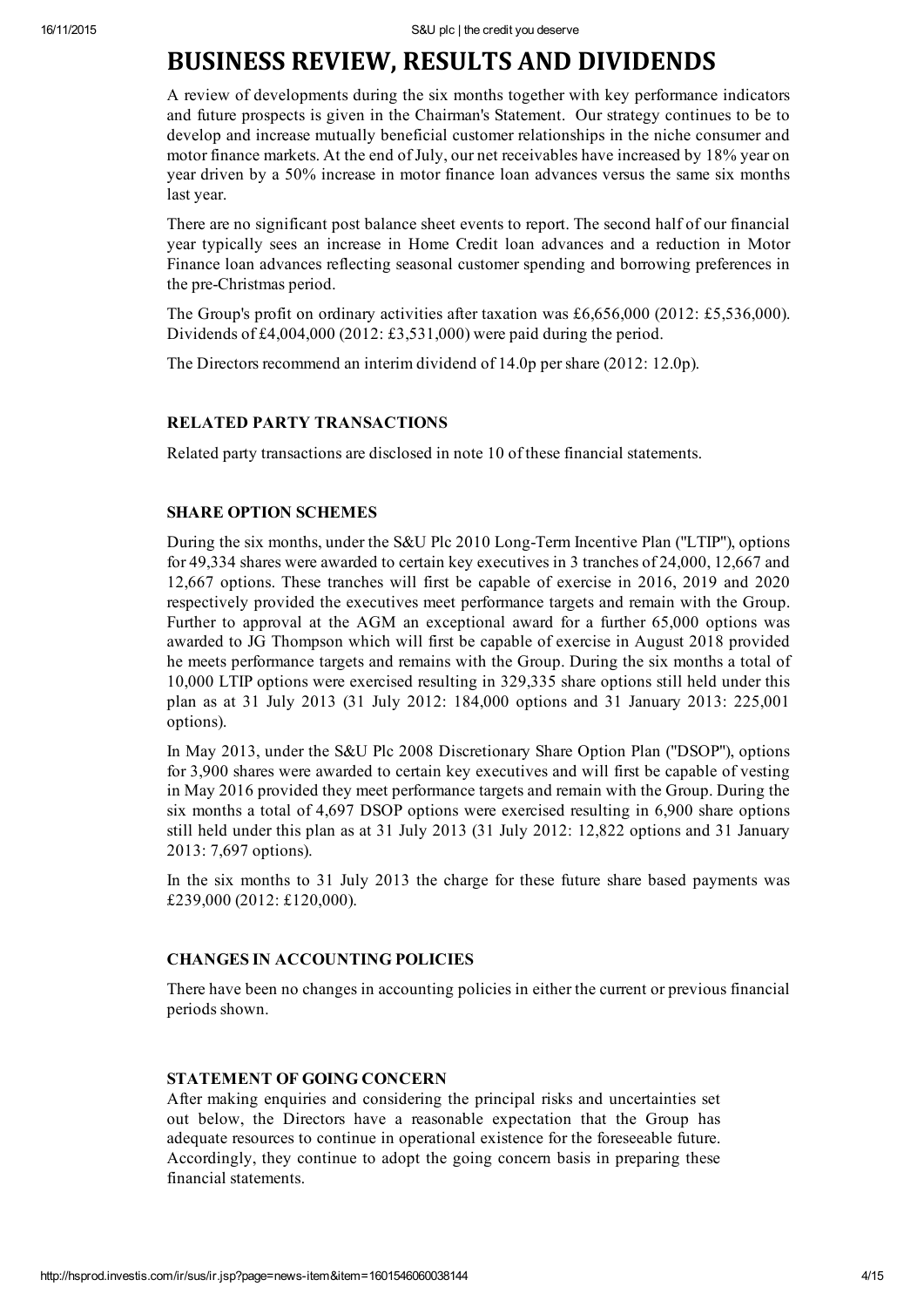# PRINCIPAL RISKS AND UNCERTAINTIES

The Group is involved in the provision of consumer credit and a key risk for the Group is the credit risk inherent in amounts receivable from customers which is principally controlled through our credit control policies supported by ongoing reviews for impairment. The Group is also subject to legislative and regulatory change within the consumer credit sector and this is managed through internal compliance procedures and close involvement with trade organisations such as the Consumer Credit Association and the Finance and Leasing Association. The Group's activities expose it to the financial risks of changes in interest rates and where appropriate the Group uses interest rate derivative contracts to hedge these exposures in bank borrowings.

Anthony Coombs Chairman 24 September 2013

### RESPONSIBILITY STATEMENT

We confirm that to the best of our knowledge:

- a) the set of financial statements has been prepared in accordance with IAS 34;
- b) the interim management report includes a fair review of the information required by DTR 4.2.7R (indication of important events during the first six months and description of principal risks and uncertainties for the remaining six months of the year); and
- c) the interim management report includes a fair review of the information required by DTR 4.2.8R (disclosure of related party transactions and changes therein).

By order of the Board

Chris Redford Secretary 24 September 2013

### INDEPENDENT REVIEW REPORT TO S & U PLC

We have been engaged by the Company to review the condensed set of financial statements in the halfyearly financial report for the six months ended 31 July 2013 which comprises the consolidated income statement, the consolidated statement of comprehensive income, the consolidated balance sheet, the consolidated statement of changes in equity, the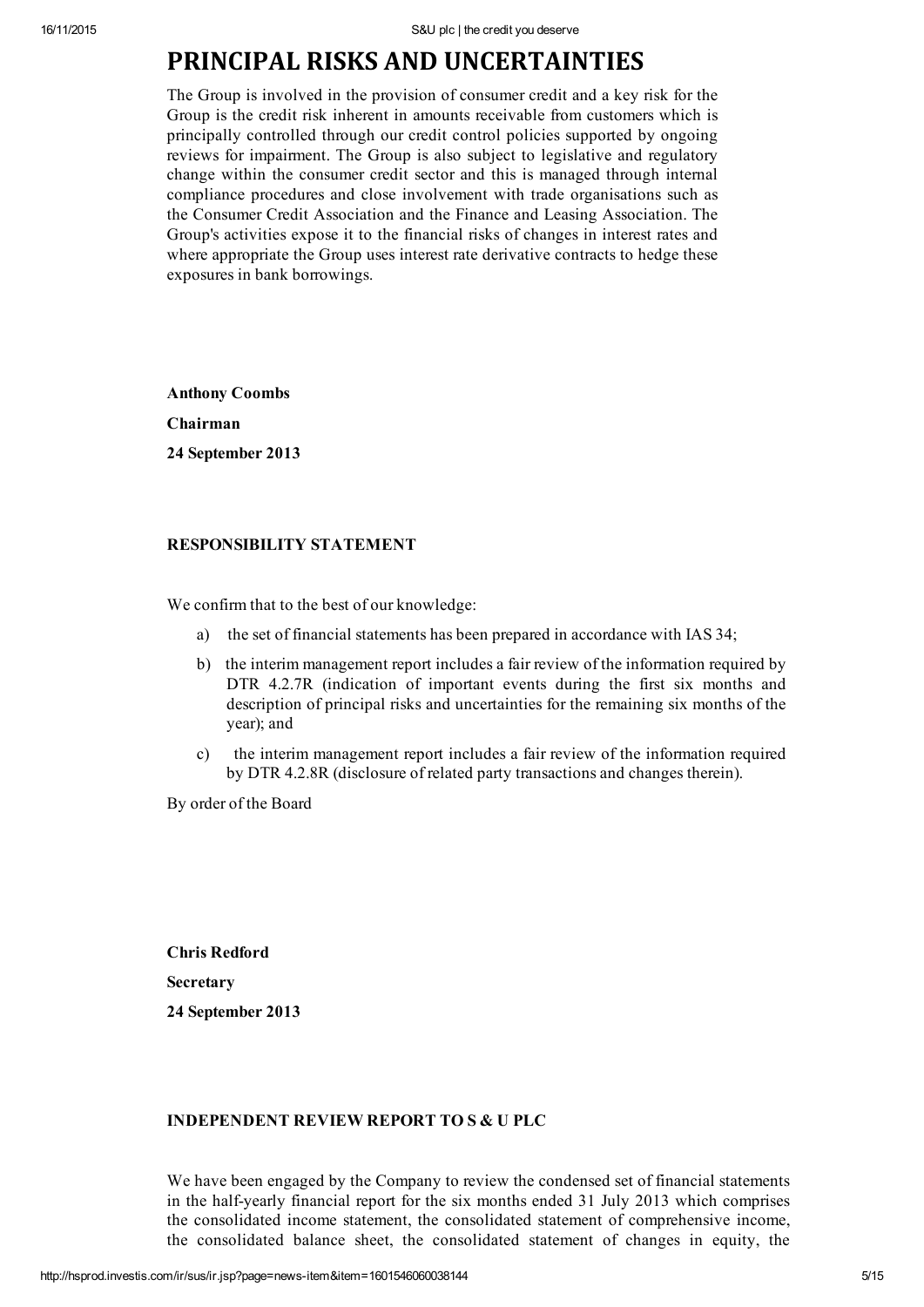consolidated cash flow statement and related notes 1 to 11. We have read the other information contained in the halfyearly financial report and considered whether it contains any apparent misstatements or material inconsistencies with the information in the condensed set of financial statements.

This report is made solely to the Company in accordance with International Standard on Review Engagements (UK and Ireland) 2410 "Review of Interim Financial Information Performed by the Independent Auditor of the Entity" issued by the Auditing Practices Board. Our work has been undertaken so that we might state to the Company those matters we are required to state to it in an independent review report and for no other purpose. To the fullest extent permitted by law, we do not accept or assume responsibility to anyone other than the Company, for our review work, for this report, or for the conclusions we have formed.

#### Directors' responsibilities

The halfyearly financial report is the responsibility of, and has been approved by, the directors. The directors are responsible for preparing the half-yearly financial report in accordance with the Disclosure and Transparency Rules of the United Kingdom's Financial Conduct Authority.

As disclosed in note 1, the annual financial statements of the group are prepared in accordance with IFRSs as adopted by the European Union. The condensed set of financial statements included in this half-yearly financial report has been prepared in accordance with International Accounting Standard 34, "Interim Financial Reporting," as adopted by the European Union.

### Our responsibility

Our responsibility is to express to the Company a conclusion on the condensed set of financial statements in the half-yearly financial report based on our review.

#### Scope of review

We conducted our review in accordance with International Standard on Review Engagements (UK and Ireland) 2410 "Review of Interim Financial Information Performed by the Independent Auditor of the Entity" issued by the Auditing Practices Board for use in the United Kingdom. A review of interim financial information consists of making inquiries, primarily of persons responsible for financial and accounting matters, and applying analytical and other review procedures. A review is substantially less in scope than an audit conducted in accordance with International Standards on Auditing (UK and Ireland) and consequently does not enable us to obtain assurance that we would become aware of all significant matters that might be identified in an audit. Accordingly, we do not express an audit opinion.

### Conclusion

Based on our review, nothing has come to our attention that causes us to believe that the condensed set of financial statements in the halfyearly financial report for the six months ended 31 July 2013 is not prepared, in all material respects, in accordance with International Accounting Standard 34 as adopted by the European Union and the Disclosure and Transparency Rules of the United Kingdom's Financial Conduct Authority.

### Deloitte LLP

Chartered Accountants and Statutory Auditor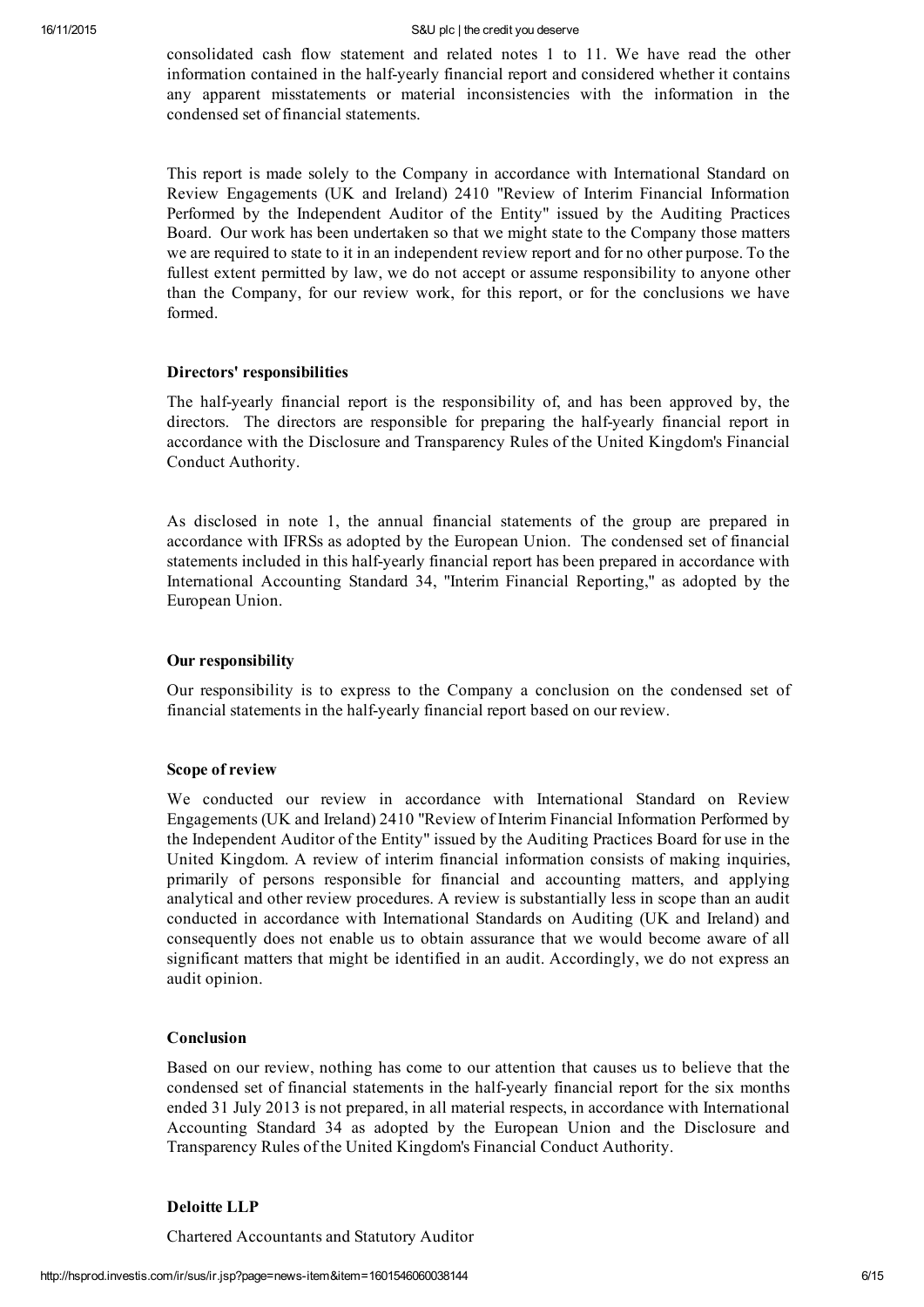Birmingham, UK 24 September 2013

# S&U PLC GROUP CONSOLIDATED INCOME STATEMENT Six months ended 31 July 2013

|                                   |                | <b>UnauditedSix</b><br>Note months ended<br>31.7.13<br>£'000 | <b>UnauditedSix</b><br>months ended<br>31.7.12<br>£'000 | <b>Audited</b><br>Financial<br>year<br>ended<br>31.1.13<br>£'000 |
|-----------------------------------|----------------|--------------------------------------------------------------|---------------------------------------------------------|------------------------------------------------------------------|
| Revenue                           | $\overline{2}$ | 28,601                                                       | 26,786                                                  | 54,990                                                           |
| Cost of sales                     | 3              | (8,509)                                                      | (8,267)                                                 | (18, 411)                                                        |
| <b>Gross profit</b>               |                | 20,092                                                       | 18,519                                                  | 36,579                                                           |
| Administrative expenses           |                | (10,998)                                                     | (10,906)                                                | (21,768)                                                         |
| <b>Operating profit</b>           |                | 9,094                                                        | 7,613                                                   | 14,811                                                           |
| Finance costs (net)               |                | (319)                                                        | (297)                                                   | (581)                                                            |
| <b>Profit before taxation</b>     | $\overline{2}$ | 8,775                                                        | 7,316                                                   | 14,230                                                           |
| Taxation                          | 4              | (2,119)                                                      | (1,780)                                                 | (3,350)                                                          |
| Profit for the period             |                | 6,656                                                        | 5,536                                                   | 10,880                                                           |
| Earnings per share basic          | 5              | 56.6p                                                        | 47.1p                                                   | 92.6p                                                            |
| <b>Earnings per share diluted</b> | 5              | 56.0p                                                        | 46.7p                                                   | 91.5p                                                            |

All activities and earnings pershare derive from continuing operations.

# CONSOLIDATED STATEMENT OF COMPREHENSIVE INCOME

|                                                                                    | Unaudited<br>Six months<br>ended<br>31.7.13<br>£000 | Unaudited<br>Six months<br>31.7.12<br>£000 | Audited<br>Financial<br>ended year ended<br>31.1.13<br>£000 |
|------------------------------------------------------------------------------------|-----------------------------------------------------|--------------------------------------------|-------------------------------------------------------------|
| Profit for the period                                                              | 6,656                                               | 5,536                                      | 10,880                                                      |
| Other comprehensive income:<br>Actuarial loss on defined benefit pension<br>scheme | ۰                                                   |                                            | (26)                                                        |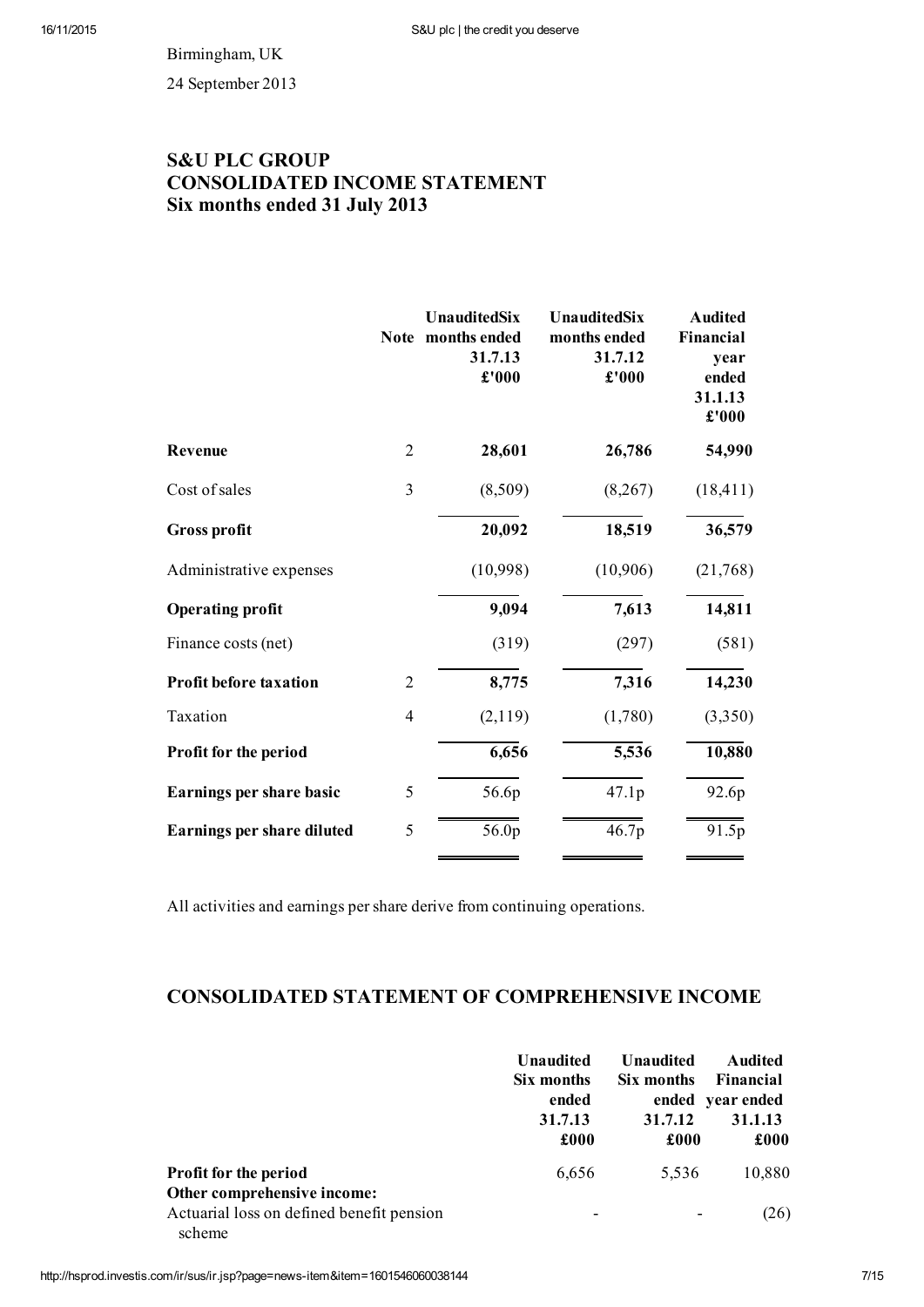S&U plc I the credit you deserve

| Credit for cost of future share based<br>payments                             |       | 120   | 256    |
|-------------------------------------------------------------------------------|-------|-------|--------|
| Tax charge on items taken directly to<br>equity                               | 80    |       |        |
| <b>Total Comprehensive Income for the</b><br>period                           | 6,736 | 5,656 | 11,110 |
| The tax item above, may be reclassified subsequently to the Income Statement. |       |       |        |

# CONSOLIDATED BALANCE SHEET As at 31 July 2013

These interim condensed financial statements were approved on behalf of the Board of Directors on 24 September 2013.

|                                                               | <b>Note</b> | Unaudited31.7.13<br>£'000 | Unaudited31.7.12<br>£'000 | <b>Audited</b><br>31.1.13<br>£'000 |
|---------------------------------------------------------------|-------------|---------------------------|---------------------------|------------------------------------|
| <b>ASSETS</b>                                                 |             |                           |                           |                                    |
| <b>Non current assets</b><br>Property, plant and<br>equipment |             | 1,883                     | 1,837                     | 1,790                              |
| Amounts receivable from<br>customers                          | 7           | 41,884                    | 30,655                    | 34,804                             |
| Retirement benefit asset                                      |             | 20                        | 20                        | 20                                 |
| Deferred Tax                                                  |             | 197                       | 131                       | 127                                |
|                                                               |             | 43,984                    | 32,643                    | 36,741                             |
| <b>Current assets</b>                                         |             |                           |                           |                                    |
| Inventories<br>Amounts receivable from<br>customers           | 7           | 135<br>52,354             | 146<br>49,350             | 115<br>51,516                      |
| Trade and other<br>receivables                                |             | 413                       | 322                       | 333                                |
| Cash and cash equivalents                                     |             | 7                         | 11                        | 9                                  |
|                                                               |             | 52,909                    | 49,829                    | 51,973                             |
| <b>Total assets</b>                                           |             | 96,893                    | 82,472                    | 88,714                             |
| <b>LIABILITIES</b><br><b>Current liabilities</b>              |             |                           |                           |                                    |
| Bank overdrafts and loans                                     |             | (1,729)                   | (688)                     | (2,574)                            |
| Trade and other payables                                      |             | (2,765)                   | (1,980)                   | (2,029)                            |
| Tax liabilities                                               |             | (2,109)                   | (2,344)                   | (2,186)                            |
| Accruals and deferred<br>income                               |             | (2,776)                   | (2,005)                   | (2,409)                            |
|                                                               |             | (9,379)                   | (7,017)                   | (9,198)                            |
| Non current liabilities                                       |             |                           |                           |                                    |
| <b>Bank</b> loans                                             |             | (23,000)                  | (18,000)                  | (18,000)                           |
| Financial liabilities                                         |             | (450)                     | (450)                     | (450)                              |

http://hsprod.investis.com/ir/sus/ir.jsp?page=news-item&item=1601546060038144 8/15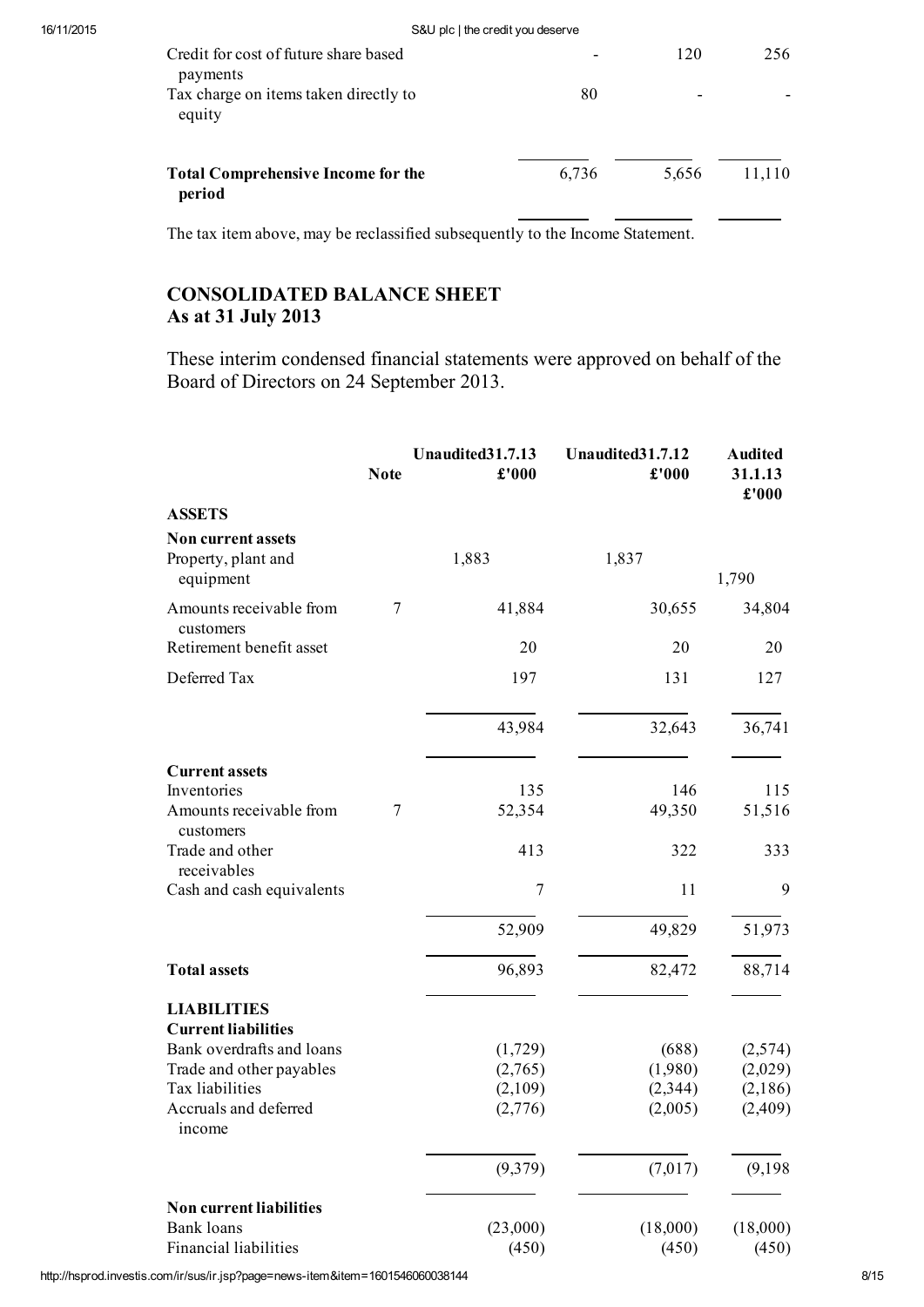16/11/2015 S&U plc | the credit you deserve

|                          | (23, 450) | (18, 450) | (18, 450) |
|--------------------------|-----------|-----------|-----------|
| <b>Total liabilities</b> | (32, 829) | (25, 467) | (27, 648) |
| <b>NET ASSETS</b>        | 64,064    | 57,005    | 61,066    |
| <b>Equity</b>            |           |           |           |
| Called up share capital  | 1,671     | 1,669     | 1,669     |
| Share premium account    | 2,215     | 2,190     | 2,190     |
| Profit and loss account  | 60,178    | 53,146    | 57,207    |
| <b>TOTAL EQUITY</b>      | 64,064    | 57,005    | 61,066    |
|                          |           |           |           |

Signed on behalf of the Board of Directors

Anthony Coombs Graham Coombs **Directors** 

# CONSOLIDATED STATEMENT OF CHANGES IN EQUITY Six months ended 31 July 2013

|                                            |                                                                         | Called up<br>share<br>capital<br>£'000 | <b>Share</b><br>premium<br>account<br>£'000 | Profit and<br>loss<br>account<br>£'000 | <b>Total</b><br>equity<br>£'000 |
|--------------------------------------------|-------------------------------------------------------------------------|----------------------------------------|---------------------------------------------|----------------------------------------|---------------------------------|
|                                            | At 1 February 2012                                                      | 1,668                                  | 2,173                                       | 51,021                                 | 54,862                          |
|                                            | Profit for six month period<br>Other comprehensive income for<br>period |                                        |                                             | 5,536<br>120                           | 5,536<br>120                    |
|                                            | Total comprehensive income for                                          |                                        |                                             | 5,656                                  | 5,656                           |
| period<br>Issue of new shares<br>Dividends | 1                                                                       | 17                                     | (3,531)                                     | 18<br>(3,531)                          |                                 |
|                                            | At 31 July 2012                                                         | 1,669                                  | 2,190                                       | 53,146                                 | 57,005                          |
|                                            | Profit for six month period<br>Other comprehensive income for<br>period |                                        |                                             | 5,344<br>110                           | 5,344<br>110                    |
|                                            | Total comprehensive income for                                          |                                        |                                             | 5,454                                  | 5,454                           |
| period                                     | Dividends                                                               |                                        |                                             | (1, 393)                               | (1,393)                         |
|                                            | At 31 January 2013                                                      | 1,669                                  | 2,190                                       | 57,207                                 | 61,066                          |
|                                            | Profit for six month period                                             |                                        |                                             | 6,656                                  | 6,656                           |

http://hsprod.investis.com/ir/sus/ir.jsp?page=news-item&item=1601546060038144 9/15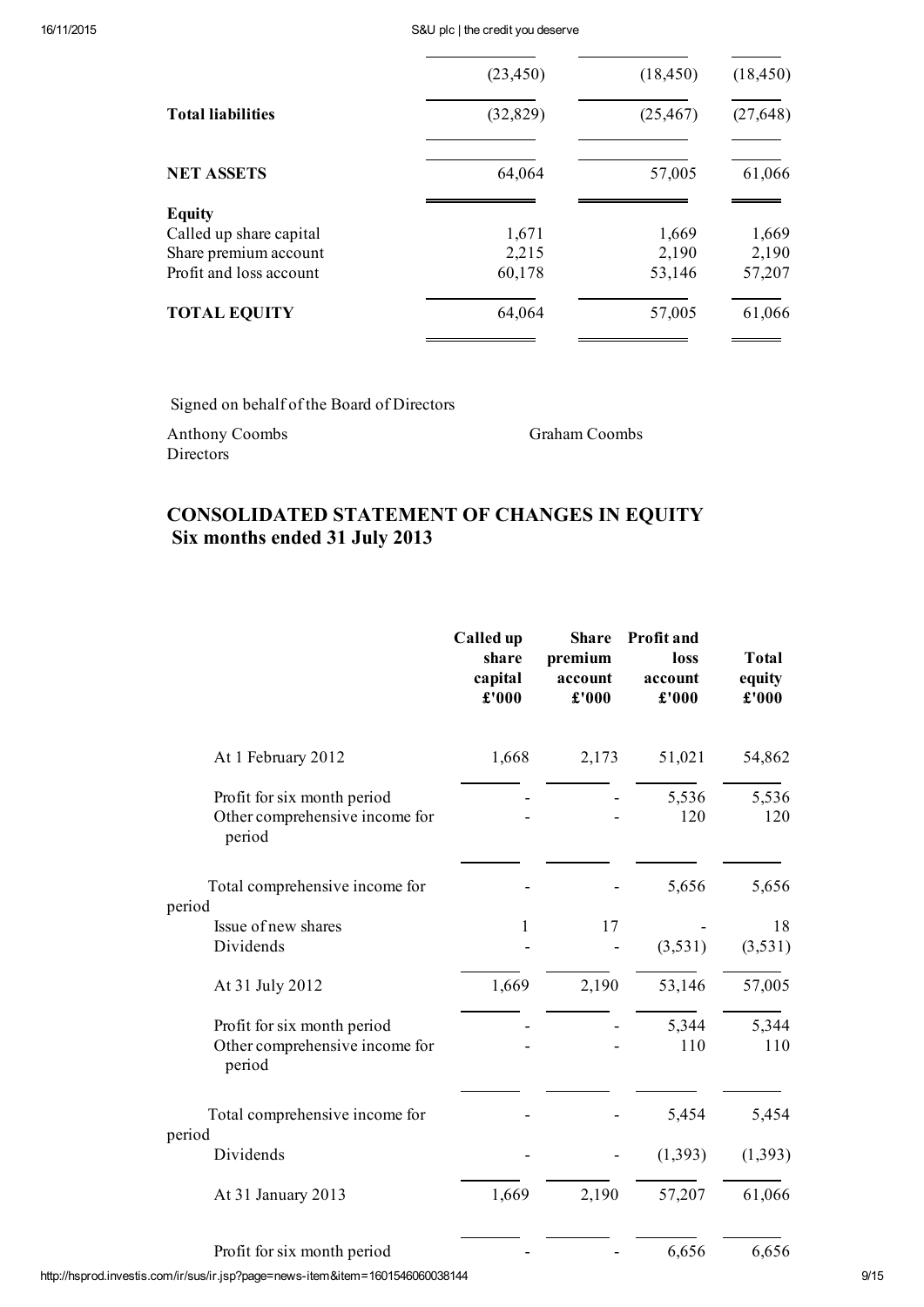### 16/11/2015 S&U plc | the credit you deserve

| Other comprehensive income for<br>period |                             |       | 80      | 80      |
|------------------------------------------|-----------------------------|-------|---------|---------|
| Total comprehensive income for           |                             |       | 6,736   | 6,736   |
| period                                   |                             |       |         |         |
| Issue of new shares                      | $\mathcal{D}_{\mathcal{L}}$ | 25    |         | 27      |
| Cost of future share based<br>payments   |                             |       | 239     | 239     |
| Dividends                                |                             |       | (4,004) | (4,004) |
| At 31 July 2013                          | 1,671                       | 2,215 | 60,178  | 64,064  |

# CONSOLIDATED CASH FLOW STATEMENT Six months ended 31 July 2013

|                                                             | <b>Note</b> | <b>UnauditedSix</b><br>months ended<br>31.7.13<br>£'000 | <b>UnauditedSix</b><br>months ended<br>31.7.12<br>£'000 | <b>Audited</b><br>Financial<br>Year<br>ended<br>31.1.13<br>£'000 |
|-------------------------------------------------------------|-------------|---------------------------------------------------------|---------------------------------------------------------|------------------------------------------------------------------|
| Net cash from operating activities                          | 8           | 194                                                     | 4,089                                                   | 3,848                                                            |
| <b>Cash flows from investing</b><br>activities              |             |                                                         |                                                         |                                                                  |
| Proceeds on disposal of property,<br>plant and equipment    |             | 28                                                      | 32                                                      | 77                                                               |
| Purchases of property, plant and<br>equipment               |             | (402)                                                   | (496)                                                   | (795)                                                            |
| Net cash used in investing activities                       |             | (374)                                                   | (464)                                                   | (718)                                                            |
| <b>Cash flows from financing</b><br>activities              |             |                                                         |                                                         |                                                                  |
| Dividends paid                                              |             | (4,004)                                                 | (3,531)                                                 | (4, 924)                                                         |
| Issue of new shares                                         |             | 27                                                      | 18                                                      | 18                                                               |
| Issue of new borrowings                                     |             | 5,000                                                   |                                                         |                                                                  |
| (Decrease)/increase in overdraft                            |             | (845)                                                   | (118)                                                   | 1,768                                                            |
| Net cash used in financing activities                       |             | 178                                                     | (3,631)                                                 | (3, 138)                                                         |
| Net (decrease) in cash and cash<br>equivalents              |             | (2)                                                     | (6)                                                     | (8)                                                              |
| Cash and cash equivalents at the<br>beginning of the period |             | 9                                                       | 17                                                      | 17                                                               |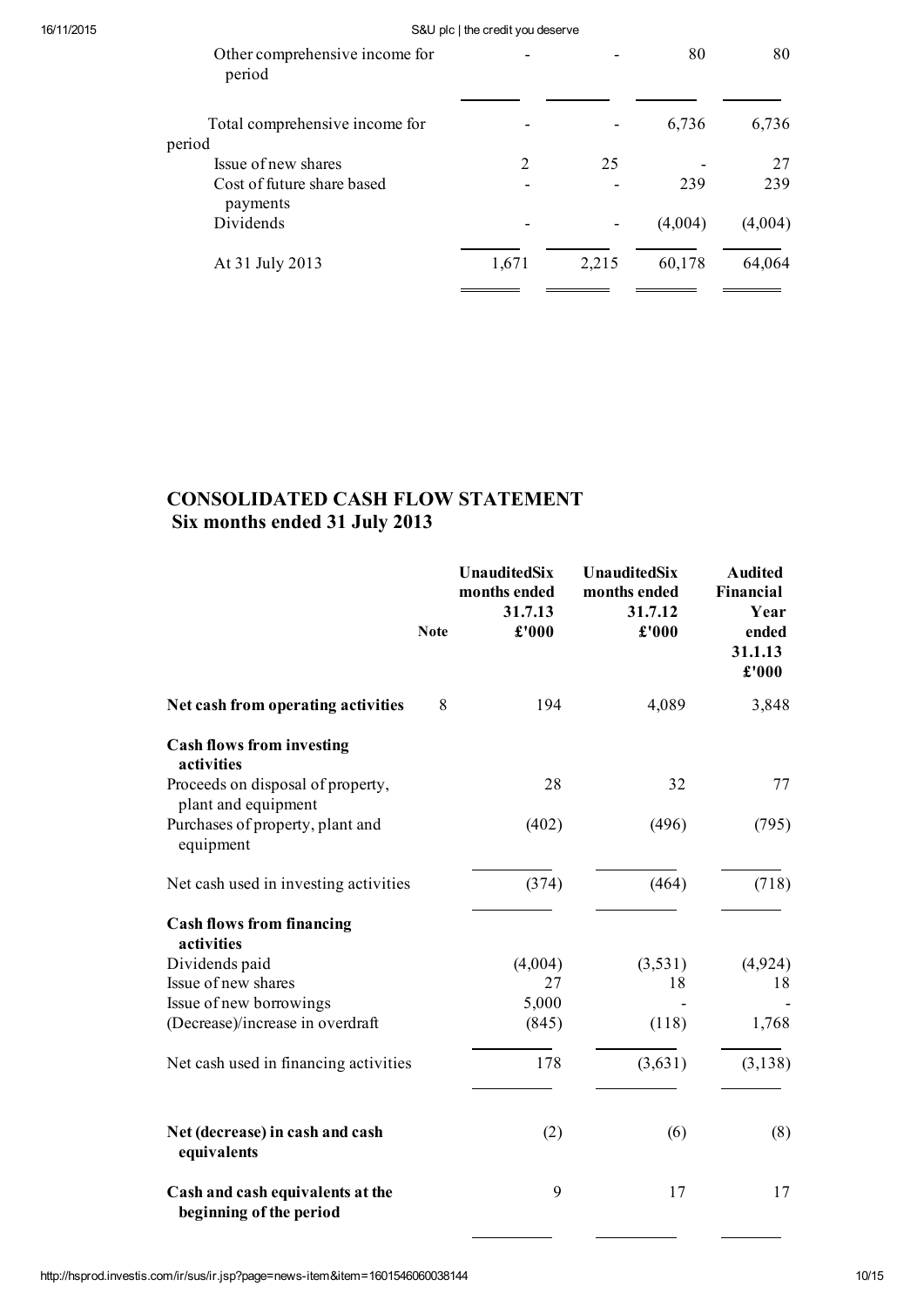| $\mathbf{L}$ |  |
|--------------|--|
| $\perp$      |  |
|              |  |

### NOTES TO THE INTERIM STATEMENTS Six months ended 31 July 2013

### 1. ACCOUNTING POLICIES

1.1 General Information

S&U plc is a company incorporated in the United Kingdom under the Companies Act 2006. The address of the registered office is given in note 11 which is also the Group's principal business address. All operations are situated in the United Kingdom.

#### 1.2 Basis of preparation and accounting policies

These financial statements have been prepared using accounting policies consistent with International Financial Reporting Standards (IFRS) and in accordance with IAS 34 'Interim Financial Reporting' as adopted by the European Union.

The same accounting policies, presentation and methods of computation are followed in the financial statements as applied in the Group's latest annual audited financial statements. The consolidated financial statements incorporate the financial statements of the Company and all its subsidiaries for the six months ended 31 July 2013.

After making enquiries, the Directors have a reasonable expectation that the Group has adequate resources to continue in operational existence for the foreseeable future. Accordingly, they continue to adopt the going concern basis in preparing these financial statements.

New and amended standards and interpretations need to be adopted in the first interim financial statements issued after their effective date (or date of early adoption). The following standards were effective for the first time during the six months ended 31 July 2013:

IAS 1 "Presentation of Financial Statements", has been adopted from its effective date for financial years beginning on or after 1 July 2012. The amendments required are to group items presented in other comprehensive income (OCI) on the basis of whether they would be reclassified to (recycled through) profit or loss at a later date, when specified conditions are met.

IFRS 13 "Fair value measurement" has been adopted from its effective date of 1 January 2013. The standard has introduced new disclosure requirements which does not impact these interim financial statements, and will be disclosed in the year end financial statements.

IAS 19 "Employee benefits" comes into effect for financial years beginning on or after 1 January 2013 resulting in presentation amendments. These will be disclosed in the year end financial statements.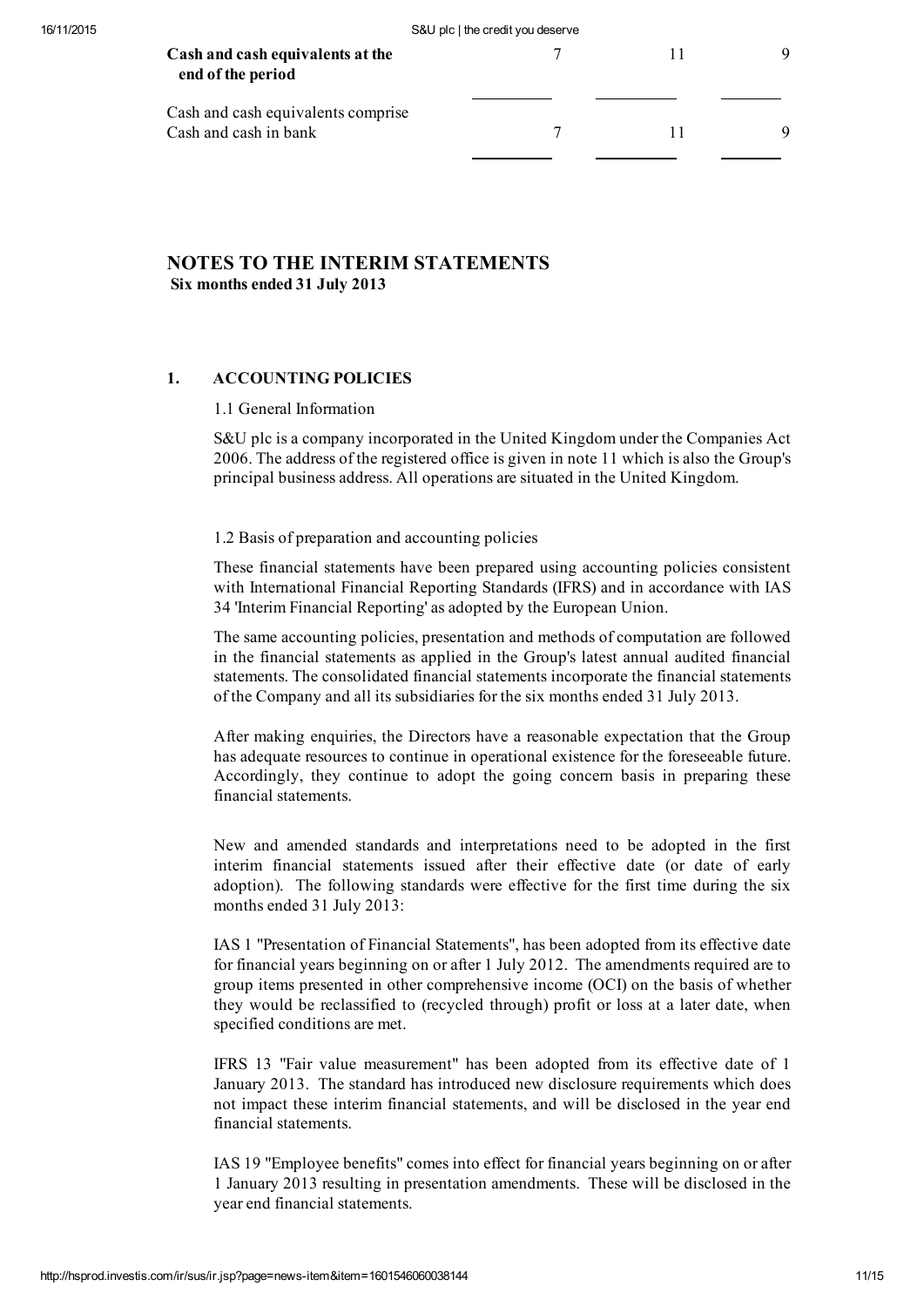## NOTES TO THE INTERIM STATEMENTS Six months ended 31 July 2013

## 2. ANALYSES OF REVENUE AND PROFIT BEFORE TAXATION

All revenue is generated in the United Kingdom. Analyses by class of business of revenue and profit before taxation are stated below:

|                                                      | <b>Revenue</b>                                    |                                                   |                                                    |  |
|------------------------------------------------------|---------------------------------------------------|---------------------------------------------------|----------------------------------------------------|--|
| <b>Class of business</b>                             | <b>Six</b><br>months<br>ended<br>31.7.13<br>£'000 | <b>Six</b><br>months<br>ended<br>31.7.12<br>£'000 | <b>Financial</b><br>year ended<br>31.1.13<br>£'000 |  |
| Consumer credit, rentals and other retail<br>trading | 16,285                                            | 16,829                                            | 34,189                                             |  |
| Motor finance                                        | 12,316                                            | 9,957                                             | 20,801                                             |  |
| Revenue total                                        | 28,601                                            | 26,786                                            | 54,990                                             |  |

|                                                      | <b>Profit before taxation</b>                     |                                                   |                                                    |
|------------------------------------------------------|---------------------------------------------------|---------------------------------------------------|----------------------------------------------------|
| <b>Class of business</b>                             | <b>Six</b><br>months<br>ended<br>31.7.13<br>£'000 | <b>Six</b><br>months<br>ended<br>31.7.12<br>£'000 | <b>Financial</b><br>year ended<br>31.1.13<br>£'000 |
| Consumer credit, rentals and other retail<br>trading | 3,171                                             | 3,560                                             | 6,150                                              |
| Motor finance                                        | 5,604                                             | 3,756                                             | 8,080                                              |
| Profit before taxation total                         | 8,775                                             | 7,316                                             | 14,230                                             |
|                                                      |                                                   |                                                   |                                                    |

### 3. COST OF SALES

|                                                      | months<br>ended<br>31.7.13 | Six Six months<br>ended<br>31.7.12 | Financial<br>year ended<br>31.1.13 |
|------------------------------------------------------|----------------------------|------------------------------------|------------------------------------|
|                                                      | £'000                      | £'000                              | £'000                              |
| Loan loss provisioning charge - consumer<br>credit   | 3,376                      | 3,233                              | 7,704                              |
| Loan loss provisioning charge - motor finance        | 2,299                      | 2,432                              | 5,291                              |
| Loan loss provisioning charge<br>Other cost of sales | 5,675<br>2,834             | 5,665<br>2,602                     | 12,995<br>5,416                    |
| Cost of sales total                                  | 8,509                      | 8,267                              | 18,411                             |

## 4. TAXATION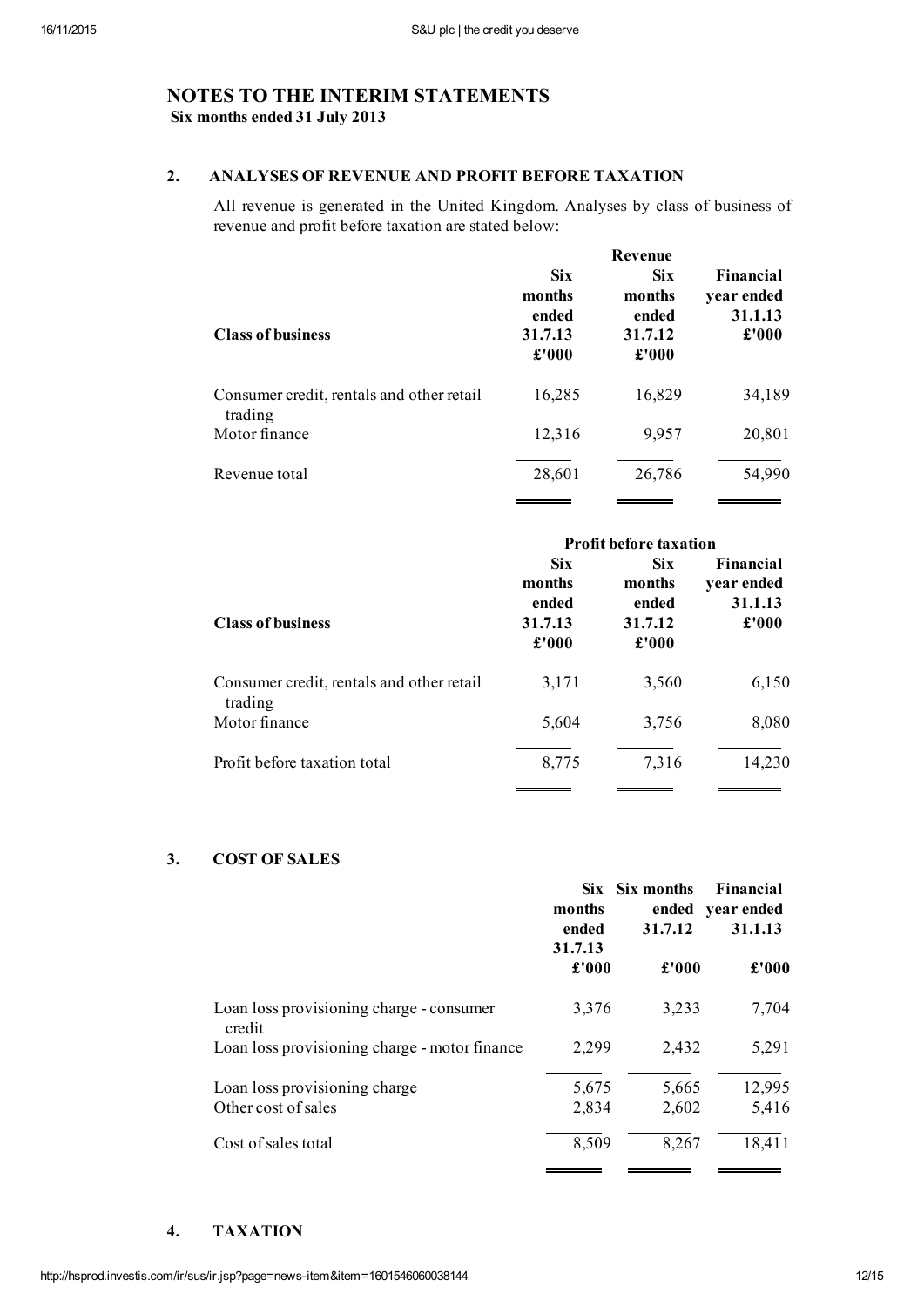The tax charge for the period has been calculated by applying the estimated effective tax rate for the year of 24.1% (31 July 2012: 24.3% and 31 January 2013: 23.5%) to the profit before taxation for the six months.

### NOTES TO THE INTERIM STATEMENTS Six months ended 31 July 2013

### 5. EARNINGS PER ORDINARY SHARE

The calculation of earnings per ordinary share is based on profit for the period of £6,656,000 (period ended 31 July 2012: £5,536,000 and year ended 31 January 2013: £10,880,000).

The number of shares used in the basic calculation is the average number of ordinary shares in issue during the period of 11,755,220 (period ended 31 July 2012: 11,748,819 and year ended 31 January 2013: 11,750,289).

For diluted earnings per share the average number of ordinary shares in issue is adjusted to assume conversion of all dilutive potential ordinary shares relating to our share option scheme awards.

### 6. DIVIDENDS

A second interim dividend of 14p per ordinary share and a final dividend of 20p per ordinary share for the financial year ended 31 January 2013 were paid during the six month period to 31 July 2013 (total of 34p per ordinary share). This compares to a second interim dividend of 12p per ordinary share and a final dividend of 18p per ordinary share for the financial year ended 31 January 2012 which was paid during the 6 months period to 31 July 2012 (total of 30p per ordinary share). During the twelve months to 31 January 2013 total dividends of 42p per ordinary share were paid. These distributions are shown in the consolidated statement of changes in equity in this interim financial information.

The directors have also declared an interim dividend of 14p per share (2012: 12p per share). The dividend, which amounts to approximately £1,647,000 (July 2012: £1,410,000), will be paid on 15 November 2013 to shareholders on the register at 18 October 2013. The shares will be quoted ex dividend on 16 October 2013. The interim financial information does not include this proposed dividend as it was declared after the balance sheet date.

### 7. ANALYSIS OF AMOUNTS RECEIVABLE FROM CUSTOMERS

All operations are situated in the United Kingdom.

|                                                      | <b>Amounts Receivable</b> |                      |                         |
|------------------------------------------------------|---------------------------|----------------------|-------------------------|
|                                                      | <b>Six</b><br>months      | <b>Six</b><br>months | Financial<br>year ended |
|                                                      |                           |                      |                         |
|                                                      | ended                     | ended                | 31.1.13                 |
| <b>Class of business</b>                             | 31.7.13                   | 31.7.12              | £'000                   |
|                                                      | £'000                     | £'000                |                         |
| Consumer credit, rentals and other retail<br>trading | 49,312                    | 50,362               | 51,844                  |
| Motor finance                                        | 82,770                    | 64,956               | 71,778                  |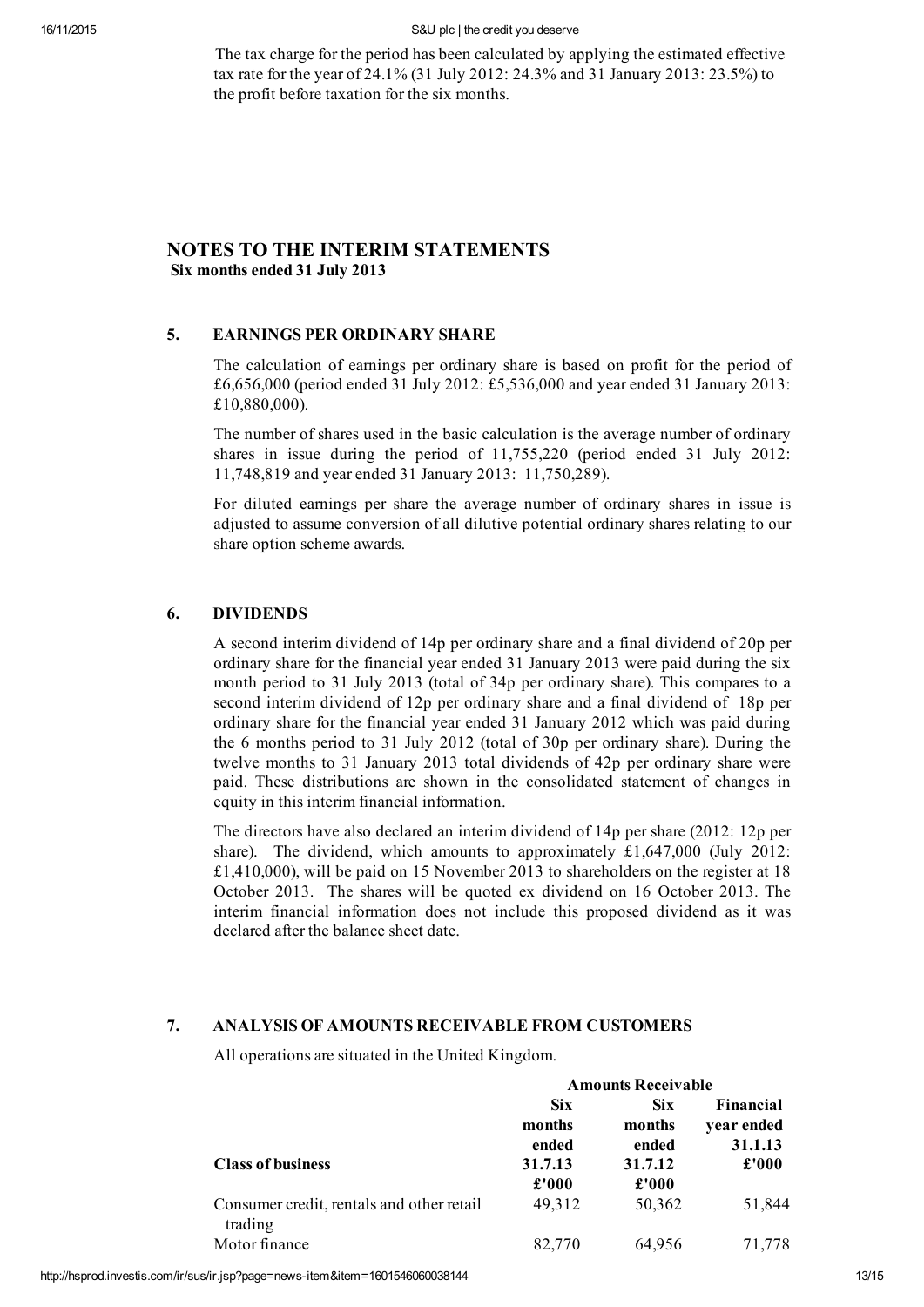### 16/11/2015 S&U plc | the credit you deserve

|                                                  | 132,082  | 115,318  | 123,622  |
|--------------------------------------------------|----------|----------|----------|
| Less: Loan loss provision for consumer<br>credit | (17,958) | (17,328) | (18,023) |
| Less: Loan loss provision for<br>motor finance   | (19,886) | (17,985) | (19,279) |
| Amounts receivable from<br>customers total (net) | 94,238   | 80,005   | 86,320   |
| Analysed as:- due within one year                | 52,354   | 49,350   | 51,516   |
| - due in more than<br>one year                   | 41,884   | 30,655   | 34,804   |
| Amounts receivable from<br>customers total (net) | 94,238   | 80,005   | 86,320   |
|                                                  |          |          |          |

## NOTES TO THE INTERIM STATEMENTS Six months ended 31 July 2013

### 8. RECONCILIATION OF PROFIT BEFORE TAX TO CASH FLOW FROM OPERATING ACTIVITIES

|                                                       | <b>Six</b><br>months<br>ended<br>31.7.13 | <b>Six</b><br>months<br>ended<br>31.7.12 | Financial<br>year ended<br>31.1.13<br>£'000 |
|-------------------------------------------------------|------------------------------------------|------------------------------------------|---------------------------------------------|
|                                                       | £'000                                    | £'000                                    |                                             |
| <b>Operating Profit</b>                               | 9,094                                    | 7,613                                    | 14,811                                      |
| Finance costs paid                                    | (319)                                    | (297)                                    | (582)                                       |
| Finance income received                               |                                          |                                          |                                             |
| Tax paid                                              | (2,186)                                  | (1,604)                                  | (3,328)                                     |
| Depreciation on plant, property and                   | 276                                      | 226                                      | 515                                         |
| equipment                                             |                                          |                                          |                                             |
| Loss on disposal on plant, property and<br>equipment  | 5                                        | 26                                       | 38                                          |
| Increase in amounts receivable from<br>customers      | (7,918)                                  | (2,505)                                  | (8,820)                                     |
| (Increase)/decrease in inventories                    | (20)                                     | (17)                                     | 14                                          |
| (Increase)/decrease in trade and other<br>receivables | (80)                                     | 72                                       | 61                                          |
| Increase in trade and other payables                  | 736                                      | 374                                      | 423                                         |
| Increase in accruals and deferred income              | 367                                      | 81                                       | 485                                         |
| Increase in cost of future share based<br>payments    | 239                                      | 120                                      | 256                                         |
| (Decrease) in retirement benefit<br>obligations       |                                          |                                          | (26)                                        |
| Cash flow from operating activities                   | 194                                      | 4,089                                    | 3,848                                       |